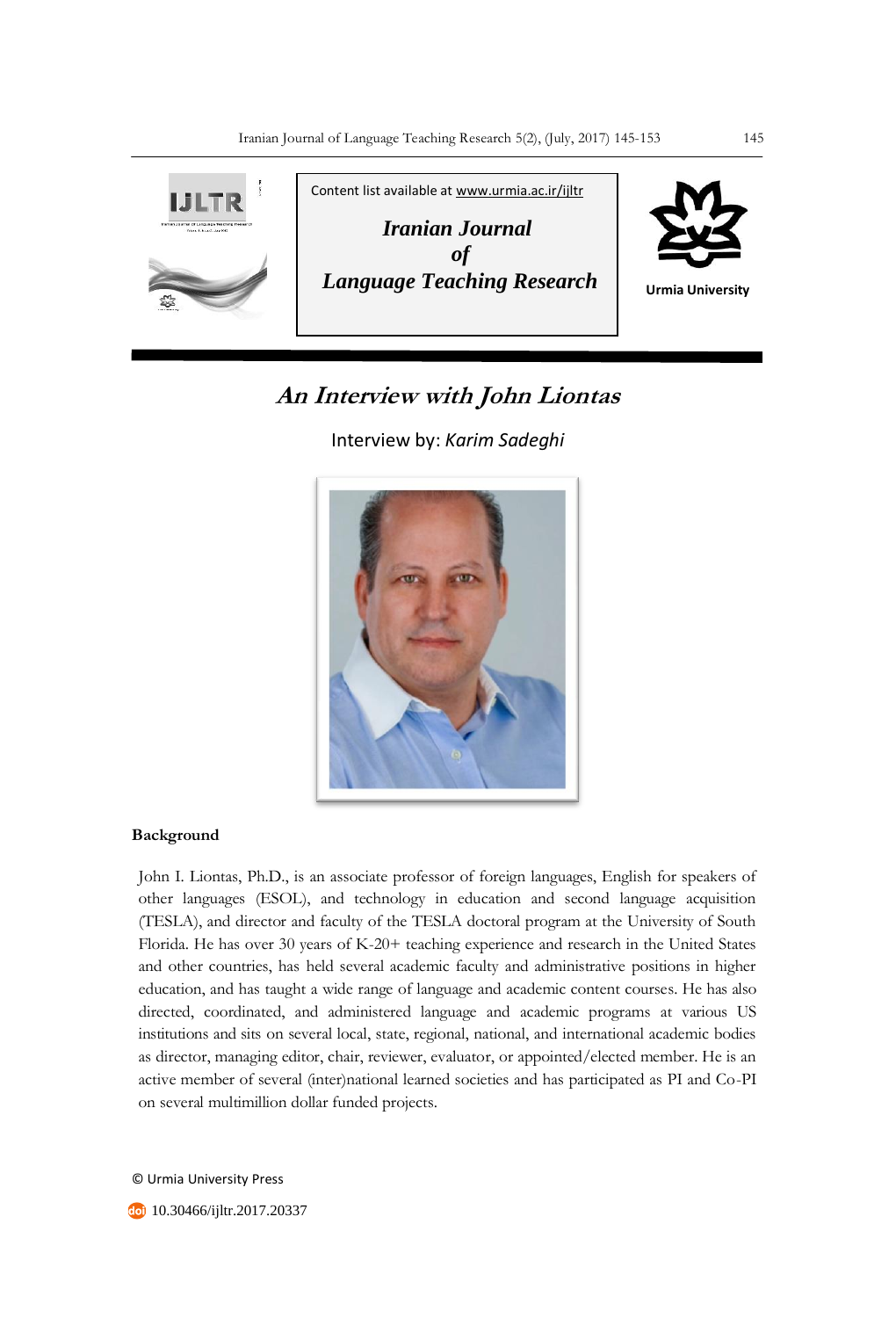Dr. Liontas is a distinguished thought leader, author, and practitioner in the fields of applied linguistics, second language acquisition, and ESL/EFL and the recipient of over two dozen local, state, regional, national, and international teaching awards and honors. He has delivered several keynote addresses/plenaries and conducted well over 300 presentations, lectures, and workshops at local, state, regional, and (inter)national conferences around the world, and has published textbooks and articles in the area of curriculum design and development, on writing and reading, on idiomaticity, on technology-based language instruction, and on interactive games and game approaches. He has a long-standing interest in idiomaticity and in its application in the second and foreign language classroom. He is presently involved in the design and production of a multimedia computer software program for learning English idioms called It's All Greek to Me! Learning English Idioms in Context. He is also the Editorin-Chief of The TESOL Encyclopedia of English Language Teaching (publishing Winter 2017 Online and as a 8 Volume Print Set, http://www.tesolencyclopedia.com).

What appears below is an interview with John Liontas (JL) conducted by Karim Sadeghi (KS).

*KS: Thank you very much Dr. Liontas for so kindly accepting my invitation to take part in this interview despite your very busy schedule. Most of our readers would probably associate you with the journal that you edit, i.e., The Reading Matrix: An International Journal. I would first like to invite you to talk about your academic and professional life highlighting how and when you started developing an interest in SLA.*

**JL:** First of all, thank you for having me. It is a sincere pleasure to spend some time with you today. As to your first question, I would say as early as the mid 1980s I had the opportunity to study *Germanistik* (German Studies) for my major and *Amerikanistik*/Philosophy (American Studies) for my bachelor's degree at the University of Siegen in Siegen, Germany. Back in those days, linguistic analyses, Chomskyan analysis included, were the order of the day and I became more and more intrigued by how languages can and do change over time. Engaging in both *synchronic* (a moment in time) and *diachronic* (development and evolution of a language through history) analyses of individual lexemes and the various inner changes a lexeme underwent in its stem, not including those to the prefixes or suffixes, was one of my favorite past times. I should add that my interest in historical linguistics was preceded by six years of *philology* (from the Greek φιλολογία (*philologia*); the study of ancient texts and documents dating back to antiquity) studies.

During those early years I studied the ancient texts of Greek antiquity. The *Iliad* and the *Odyssey* were two of my favorite epic poems. The Greco-Roman world became for the longest time my home away from home, and I read nearly every classical text I could get my hands on in both Classical Greek and Latin. From the *Preclassical* to the *Classical* to the *Hellenistic* period, I read poetry, drama, tragedies, comedies, philosophical dialectics, and so much more. In those early years, Aristotle, Plato, Socrates, Homer, Herodotus and others were my best friends in a way and they kept feeding my intellect and in furthering my interest in the Hellenistic period, the Roman Age, Byzantine literature, and Modern Greek literature. From there I expanded my world into German studies, Middle High German, and New High German, dialectical studies included. Phonology, morphology, and syntax quickly picked my interest in European language studies. By the late 1980s and early 1990s, I completed advanced studies in Foreign Language Pedagogy (Master's degree) and Second Language Acquisition and Teaching (doctoral studies) in the US. *The rest is history,* as the saying goes, *ancient history* in my case.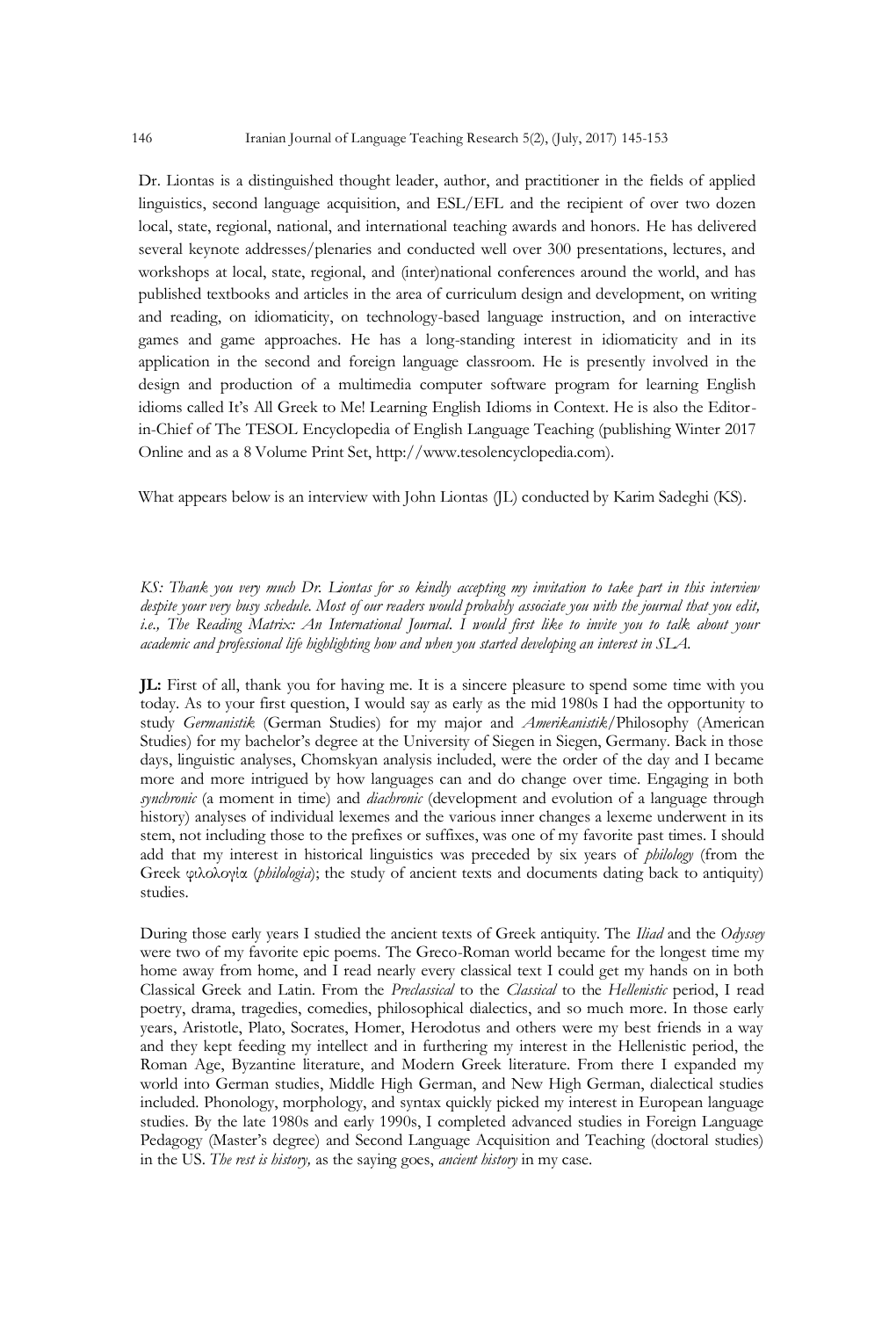*KS: I understand you first majored in German and started teaching German and Spanish (and your earliest publications are on these languages also) at school before developing an interest in SLA. Could you talk about this change and why you didn't continue with German?*

**JL:** It is true that I taught German from 1985 to 2005 and Spanish from 1989 to 1994 at the high school and middle school level. It is also true that in those early years of my career I also taught Modern Greek (1996-1999) and English Writing, Literature, and ESL (1997-1999) at the university and community college level. During those years I had the opportunity to serve as a foreign language teacher, instructor, lecturer, supervisor, and director. In all these professional capacities, I had the distinctive opportunity to experience first hand the many linguistic and sociocultural challenges students of second languages had with learning or acquiring the second language, pragmatic constraints notwithstanding. Naturally, all these experiences shaped my views of second language teaching and learning which explains why I decided to pursue advanced studies in Second Language Acquisition and Teaching (SLAT) at the University of Arizona (1996-1999).

Both my major (L2 Pedagogical Theory and Program Administration: ESL, EFL, and FL curriculum development, skills development, testing and evaluation, educational technology, and CALL/CAI and multimedia materials development) and minor (CALL and Language, Literacy, and Culture) studies during my doctoral studies shaped and molded my views of language LEARNING and language USE in significant ways. Since 2005 I have been involved in the field of TESOL (Teaching English to Speakers of Second Languages) and have held academic positions as TESOL Program Coordinator at SUNY Fredonia (State University of New York; 2005-2010) and USF Polytechnic (University of South Florida; 2010-2012) and more recently as the Director of Technology in Education and Second Language Acquisition (TESLA) Doctoral Program (University of South Florida; 2014-present).

So no, I would not call this a "change". If anything, I see this as a natural progression of my own interests in first and second language studies since my early teenage years. You may refer to it as the "evolution" of John Liontas as a language professional who did not mind "wearing many hats" over the years. And I do not mean this literally, of course!

*KS: Could you talk more about your scholarly products? Please tell us how many publications you have and what the major focuses of these publications have been. How do you compare your first and last publications in terms of focus and topics covered?* 

**JL:** Are you trying to embarrass me here, Karim? My father always advised me to let others sing my praises. There is really no need to "toot my own horn" here as my publication record is well documented. Just google my name and you are likely to come across my published academic work though I must note here that much of my early-published work is not available on the Internet. Back in the late 1980s and early 1990s, the Internet (with a capital "I") was not what it is today. As a matter of fact, it did not even exist back then, and Google, as a search engine, was not even invented yet. In those BG years (before Google), there were actual print publications. Seeing your name in print was a really "big deal".

In 1990, I had the great honor to see my very first publication [Liontas, J. I. (1990). Proficiencybased German curricula: Whither in the 1990s? *Schatzkammer, 16*(2), 37-50)]. Good luck trying to locate that article on Google! As the title indicates, the article dealt with curricular issues affecting German programs in the US. It addressed a practitioner's views on the need to develop curricula that are proficiency-based in accordance with learner needs and interests, a view I continue to maintain and defend, if need be, to this day. Even today, curricular considerations are of paramount importance and their implementation across the curriculum is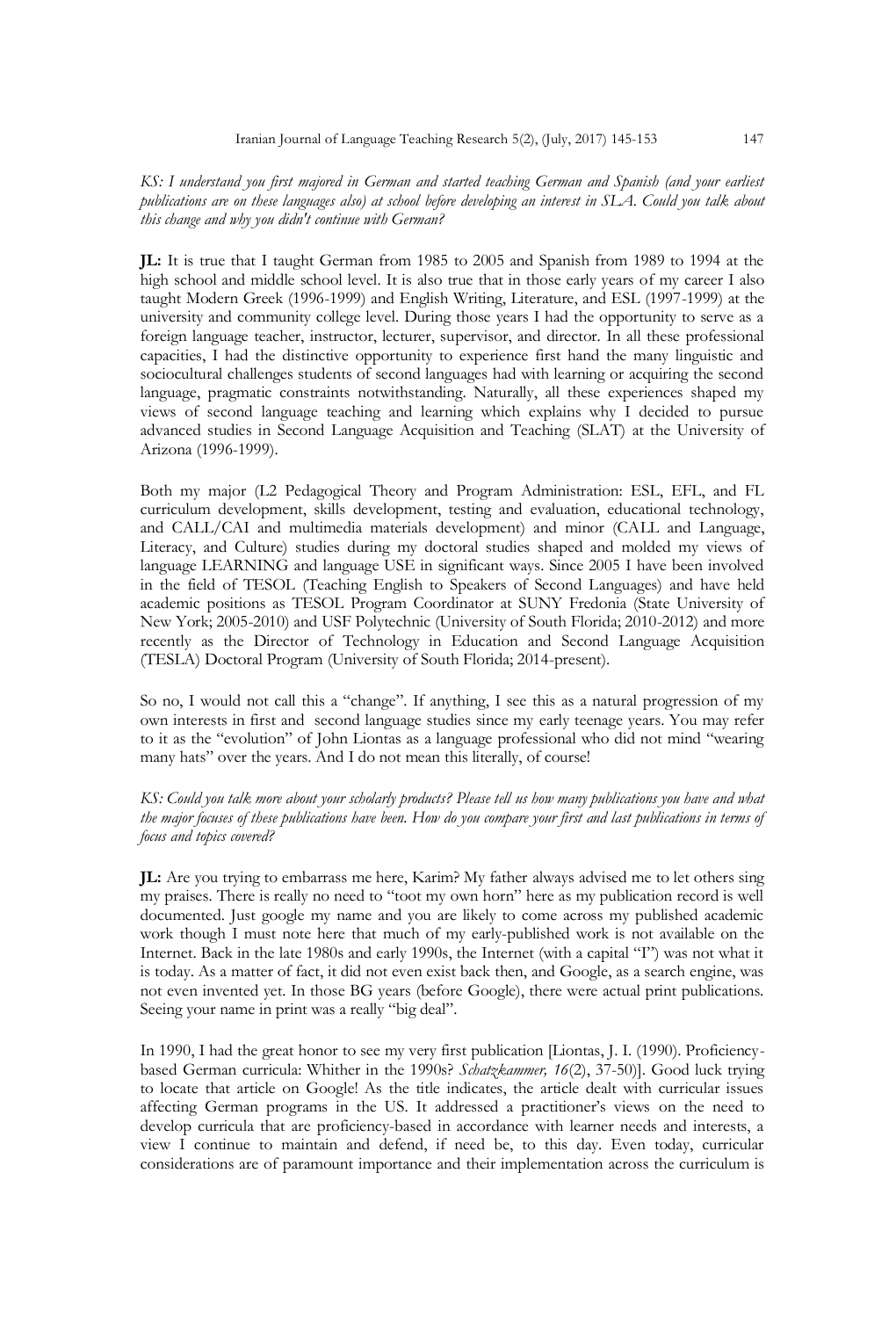a long and arduous task not too many are willing to undertake, yet doing so we must, at least those of us charged with such responsibility for program development. In the end, it is the curriculum that is enacted in the language classroom that matters the most, not the one that is collecting dust on a lonely shelf long forgotten it was there in the first place.

As to my last publication, I have several book chapters and encyclopedic articles that are in print as we conduct this interview. So I would not wish to foreshadow what is yet to come. But let me highlight briefly my 2015 article [Liontas, J. I. (2015). Developing idiomatic competence in the ESOL classroom: A pragmatic account. *TESOL Journal, 6*(4), 621-658.] that was published in the *TESOL Journal*. The article's Abstract is easily accessible online

## (http://onlinelibrary.wiley.com/doi/10.1002/tesj.2015.6.issue-4/issuetoc).

A quick perusal of the Abstract alone informs the reader of the article's key tenets: advancing an integrated theoretical and methodological framework for developing idiomatic competence in English for speakers of other languages (ESOL); defining *idiomatic competence*; advocating for learning idioms in an explicit and systematic way befitting natural use; comprehending and producing idioms effectively and appropriately in actual context-sensitive social situations; avoiding violating the conventions of social appropriacy; helping readers to reexamine their contexts of teaching and pedagogical practices; achieving social immediacy for idiom instruction; maximizing the conditions for optimal idiom learning both inside and outside the language class; and, finally, practicing and testing idiomatic competence across the curriculum, even at the tertiary level.

Naturally, these nine tenets build on previous theoretical constructs and empirical findings on idioms, and I am honored to have had the opportunity to add my views to this important discussion that is still impacting second language learners the world over. But I better stop here before I overstay my welcome.

*KS: Which one of your works you have enjoyed the most? Which one of your books/articles you think is more seminal compared to others? Which one has been welcomed the most by the readers? Which area of your work would you like to spend more time on and why?*

**JL:** Wow! In all sincerity, Karim, that is a most difficult question for anyone to answer completely and honestly. It is akin to asking me which child do I love most. *I love them all equally,* of course! Each and every one of them (my books and articles) was written at a time when the topic of discussion was most acute. Because of my diverse research interests in SLA; bilingualism/multilingualism/ multiculturalism; applied linguistics; theoretical approaches to ESL, second/foreign language curriculum design, program design and pedagogy, and language proficiency assessment (for English and for many other languages); current ESL/L2 pedagogy, teacher training/education and program administration; development of figurative competence; interlanguage pragmatics; and L2 reading/ writing and CAI/CALL technology as applied to ESL, second/foreign language teaching, materials design, and development, since 1990, I have been fortunate to write on a variety of topics reflecting my aforementioned research interests. Each contribution attempts to add to the discussion in an effort to push the profession forward. It is up to the readers to decide which one publication impacts their thinking and research efforts the most. I am not trying to be diplomatic here; it is a sincere response to a question that is truly difficult to answer without marginalizing one publication over another. I hope you will accept this elaboration as my final answer to your question here.

As to the area of work I would like to spend more time on, where do I begin? So much to do, so little time in which to get everything done, right? I so wished I could extend the 24-hour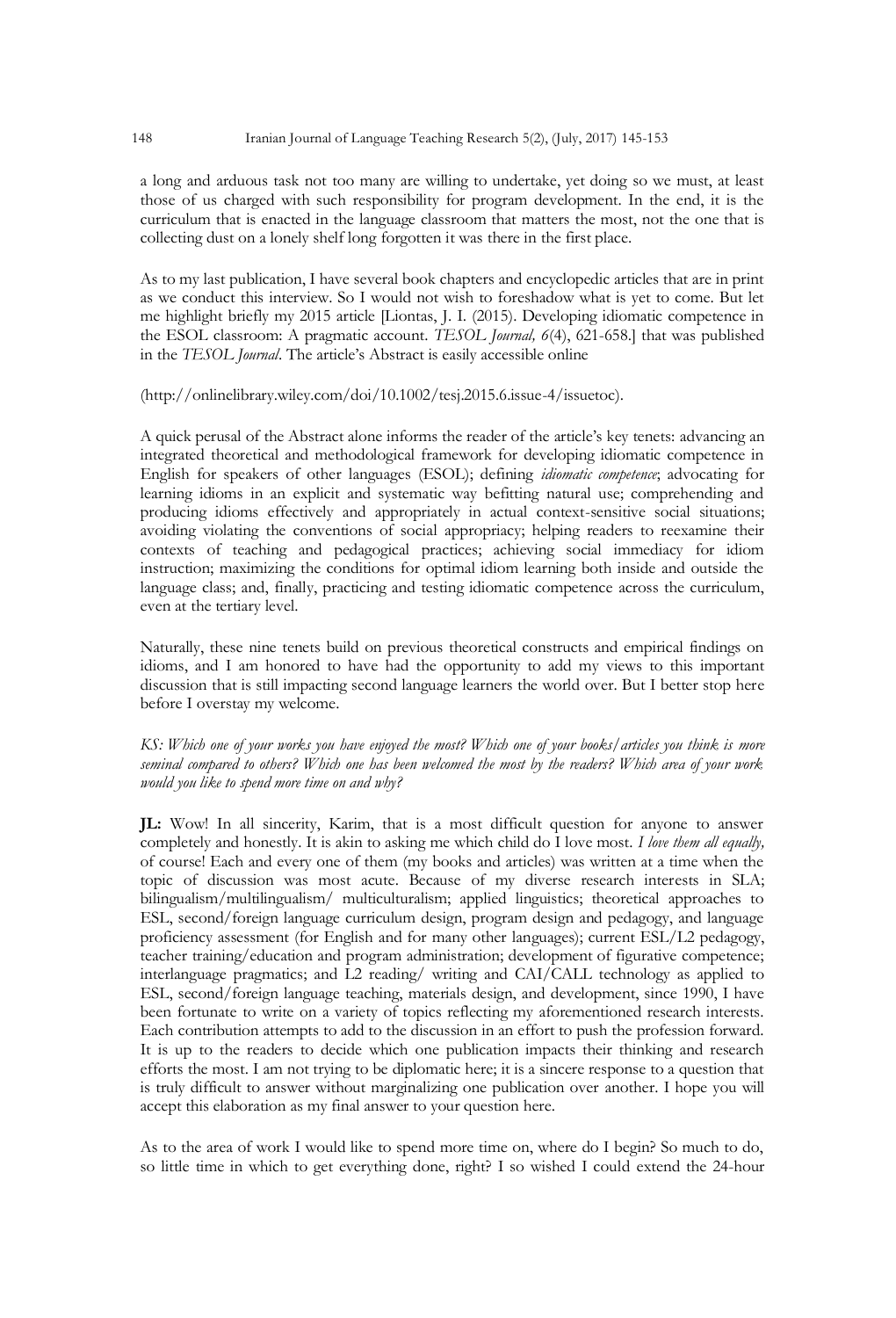clock to include more daylight… I will even take nightlight, as many a night I find myself burning the midnight oil just so I can take care of all the things I am involved in, from supervising doctoral theses to writing new academic pieces to spearheading international projects. I know I am not unique in this but time is a commodity in short supply, at least for me.

All things being equal, I would like to spend more time on projects that have wide international appeal. *The TESOL Encyclopedia of English Language Teaching* (TESOL/Wiley, forthcoming November 2017) is one such international mega project and one I am most proud of because of all the things thousands of colleagues across the world were able to accomplish in a single reference product. That is, to *explore the theoretical and practical aspects of English language instruction by providing an essential, go-to reference resource for educators, professionals, researchers, and students worldwide.* That in and of itself is a goal worth pursuing in the years ahead. I look forward to the opportunity to carve some more time for projects such as this in the years ahead. And yes, a lot more time to spend with my family!

*KS: Your most recent publication is a forthcoming Wiley title, The TESOL Encyclopedia of English Language Teaching, very different in nature from all other available encyclopedias. Please elaborate on this project and mention some of the differences yours has with other encyclopedias as well as telling us why you think this will be a major contribution to TESOL field.*

**JL:** Thank you for the nice compliment, Karim, but the real credit needs to go to all the contributors who expressed themselves willing to offer their ideas and research findings in this 8 volume print set. I only served as the Editor-in-Chief of this work, a distinct honor that is truly second to none.

When I first conceptualized and developed the idea for this project back in March 2012, I was driven by the desire to make this reference work different from all other encyclopedias available on the market today. I am sure each encyclopedia tries to stand unique among its peers. I wanted nothing less for *The TESOL Encyclopedia of English Language Teaching*. Working closely with an international team of editors and advisory board members, I wanted this encyclopedia to serve as indispensable professional resource for all ELT/ESL practitioners everywhere. But, as I am sure you know well, saying so does not make it so!

At the risk of sounding like a salesman here, I wanted this encyclopedia to be practical in nature and of immediate benefit to its readers. To accomplish this goal, those of us involved in this project, and there were many, had to make sure that this encyclopedia not only addresses the theoretical aspects of English language instruction but, more importantly, the practical aspects of it as well. Because the core readership of *The TESOL Encyclopedia of English Language Teaching* will be scholars, graduate and undergraduate students, and English language teachers, each entry had to be written in a simple and straightforward style that directly speaks to this aspiration. In turn, each entry had to display a keen awareness of related topics and the approach of other disciplines to the same subject area. Beyond that, readers should be able to discern easily the critical links among theory, research, and practice.

But to accomplish this end, that is, to achieve ultimate effectiveness of presentation of ideas and implications for English language teaching, each 3000-word entry also had to have a distinct *modus operandi* of material exposition. I believe we met this goal head on when in the summer of 2012 I first proposed to TESOL International Association and Wiley that each entry follows a distinct three-section organization: *Framing the Issue* (the topic under examination with succinct operational definitions and explanations where warranted), *Making the Case* (a brief discussion of key theoretical and/or research considerations and findings), and *Pedagogical Implications* (timetested practical applications, guidelines, and/or recommendations that practitioners can employ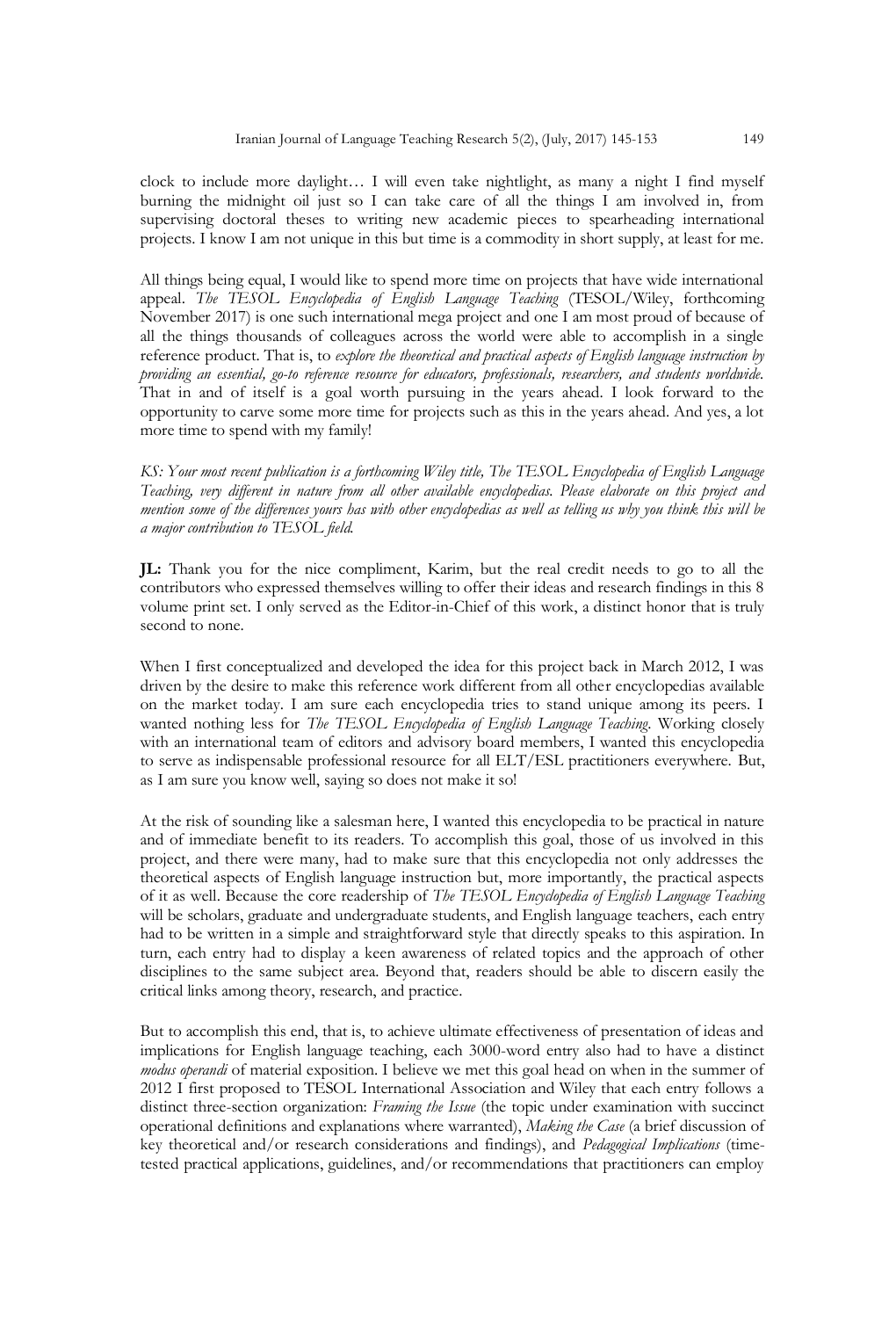immediately with their students). The first two sections combined were to comprise the first half of an entry's length with the remaining length dedicated to the practical nature of the entry.

As you can surmise, it is this distinct division of material presentation that makes this encyclopedia unique among its peers. I cannot tell you how proud we all are to see this project finally completed after all this time. Unparalleled in scope and publishing online and as an 8 volume print set, we now have more than 780 entries written by leading practitioners and scholars from around the globe. The encyclopedia is arranged thematically and entries are ordered A-Z within 14 themes ranging from *Teaching English as an International Language to Teaching Skills (Speaking, Listening, Reading, Writing, Grammar, Vocabulary, Technology) and Pronunciation* to *Assessment and Evaluation* to *Teacher Training and Professional Development*, to mention but a few critical themes here. And as I have written in the *Preface* of *The TESOL Encyclopedia of English Language Teaching,* my hope remains that "all those involved in English language teaching far and wide will hopefully find among the volumes the topics and themes they most desire to understand, grapple with, or apply in their own local context, thereby making the encyclopedia a most valuable and indispensible professional resource that shall not ever collect dust on a lonely shelf or even remain for long periods of time a frozen screen long forgotten to be reanimated."

Of course, the jury is still out on whether we have accomplished the goals we set out to accomplish. And now you know why we say, *hope springs eternal.*

*KS: Two of your foci in research have been idiomaticity and technology. Why do you think these are important in language teaching and learning and how should future research concentrate on these issues in AL?*

**JL:** Now you are asking me about a research area I could easily write another encyclopedia. Perhaps that should become my next mega project, but I digress.

Let me put it this way: **ID-I-O-MA-TIC-I-TY** is much more than a specialized term comprised of 7 syllables and 12 characters. As I like to say, and you can quote me on that, "Idiomaticity is a riddle wrapped in a mystery inside an enigma." And as you chew on that trying to make heads or tails of my creative riddle here, I might add, I should also hasten to mention in this context an important observation made by Weinreich in 1969: "Idiomaticity is important for this reason, if for no other, that there is so much of it in every language."

Ask Pollio and his colleagues (1977) and they will tell you that we use about 4.08 idioms per minute. Ask Hoffman (1984) and that number jumps to 7000 idioms per week alone, a staggering number for sure regardless of how one defines "idioms". Idioms aside, we also have metaphors, similes, proverbs, metonymy, synecdoche, binomials/trinomials, abusio, meiosis, hyperbole, and another two dozen or so tropes of figurative language alone. And we have not even begun to scratch the surface yet. Let's not forget here the (restricted) collocations/habitual fixed collocations, fixed expressions, multi-word units/structures/fixed expressions, sayings, dead metaphors, social formulae (phrasal formulae), and so on.

In turn, I could also mention here prefabricated patterns (Hakuta, 1974), routine formulae (Coulmas, 1979), lexicalized stems (Pawley & Syder, 1983), lexical phrases (Nattinger & DeCarrico, 1992), Chunks (DeCook, 2000), formulaic sequences (Wray 2002; Schmitt, 2004), and so much more nomenclature that would literally make your head spin.

I submit to you that **Idiomaticity** is much like an iceberg floating quietly through the night. And yet, at any given time, only 10% of it is visible to the naked eye. The remaining 90% remains submerged. It is that 90% that needs to be illuminated for in that 90% we find all these terms dotting our academic and social language. Naturally, each one of the terms mentioned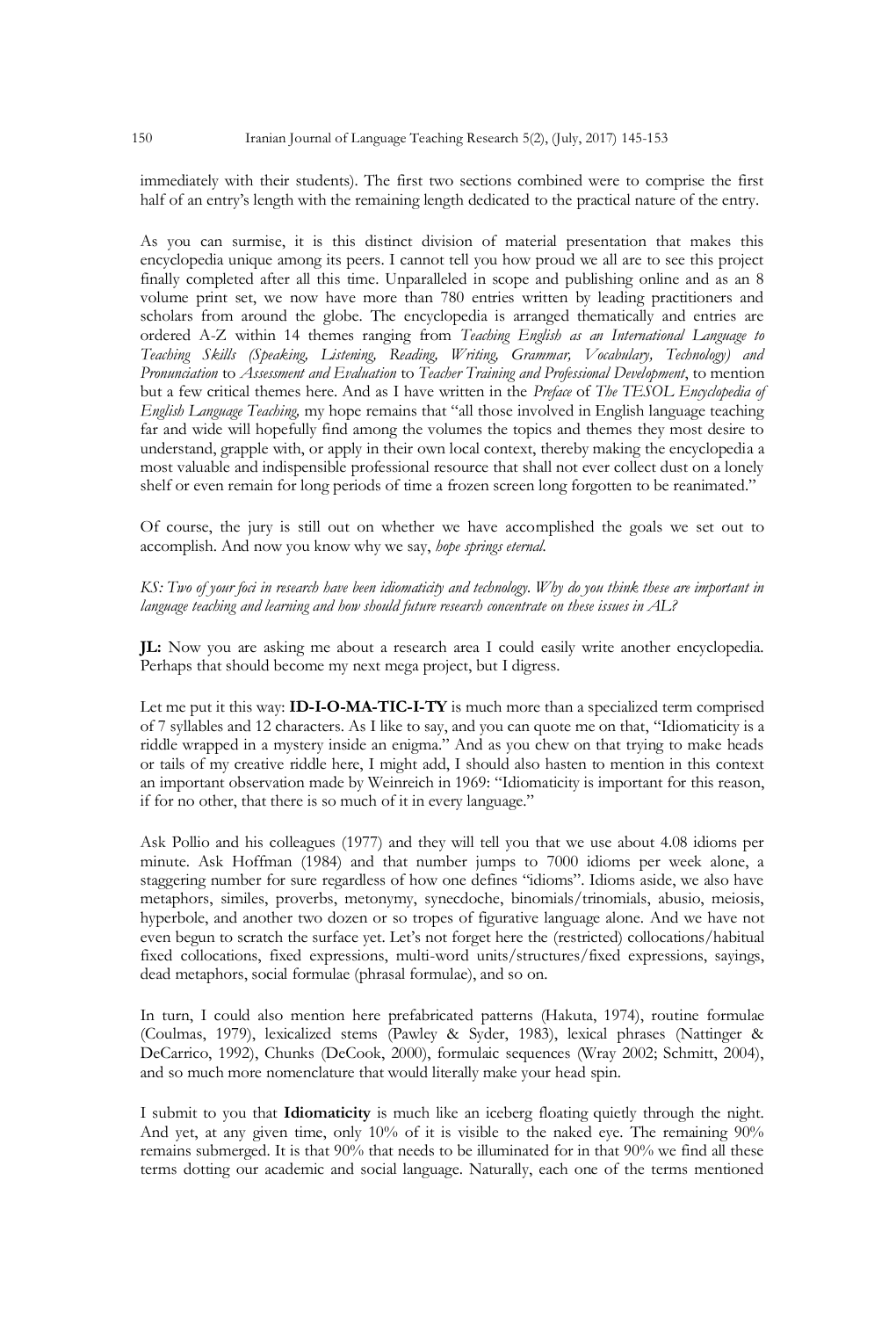above is subject to its own meaning, not uncommon in the literature on the subject. Thus, we come across a number of lexical perspectives on idiomaticity that are as distinct as the researchers laboring to define them, catalogue them, and understand their proper function in academic, social, and professional language across diverse contents and contexts displaying authentic language use.

Strutz (1996) said it best when he wrote, and I quote: "No one can be said to be really proficient in another language until he or she possesses and idiomatic control of it." And it is that "idiomatic use" that drives my own research agenda.

As I stated back in 1999:

"Idiomatic use is the ability to use knowledge of idiomaticity to understand and produce appropriate and accurate idiomatic discourse in different sociolinguistic contexts in a manner similar to that of a native speaker."

I better stop here before I overstay my welcome again. I just realized I did not answer the second part of your question about technology and research. Let me briefly state that technology is redefining the ways in which we communicate, work, entertain, and learn. The "here and now" of the ESL, ELT, or ESP field will continue to expand its demands of us both as professionals or practitioners as new fields and skill sets are developed in *Cloud Computing, Big Data, Cybersecurity, Identity Theft, Robotics,* and *Artificial Intelligence.* Our language support systems (and the research agenda associated with these fields) have no choice but follow suit. The world of virtual and augmented reality is literally exploding all around us at a galloping pace never before seen.

From Sony's PlayStation VR to Samsung's Gear VR and all the other headsets in between, yesterday's stuff of science fiction is today's headgear and controllers in the hands of many waiting to be transposed at the touch of a click in immersive digital worlds that are hard to dress in words. Already some futurists proclaim that these digital worlds will change the world in ways we cannot even begin to imagine today. With them they bring new ways to define reality and a language all its own. By the 2030s, it is estimated, "virtual reality will begin to feel 100% real."

Filled with excitement and alluring opportunities, VR and AR technology is already significantly impacting Medical Care, Management of Chronic Conditions, and even Distributed Care Delivery. See-through OLED displays with touch-screen technology make the display of dynamic or interactive information on transparent surface glass a sci-fi reality. Use of holographic technologies, while still nascent for sure, are already leaving a critical imprint on medical diagnosis and treatment. With the bare touch of the finger, built-in camera-ready tablets and head-mounted displays designed in the shape of eyeglasses display and project critical doctor-patient information in synchronous virtual ways never before experienced. The surgeons and neurosurgeons of the future better be up to the challenge to see double in future surgeries, critical assistance from robotic arms and incubators notwithstanding.

Hand in hand, *Augmented Reality (AR)* and *Virtual Reality (VR)* technologies create digital interactive experiences for physical spaces that will attract, engage, communicate, and move people to act. These emerging types, architecture, and uses of AR and VR have long been a mainstay on the silver screen. In movies such as Minority Report and the Matrix, both AR and VR attain their greatest expression of movie magic. Though the devil is in the detail, I shall only mention here that 15 years after its release in 2002, the *Minority Report* movie is still making headlines today. Many are even wondering *How Facebook's Trending Topics is like Minority Report* and how it is beginning to manifest itself in real life.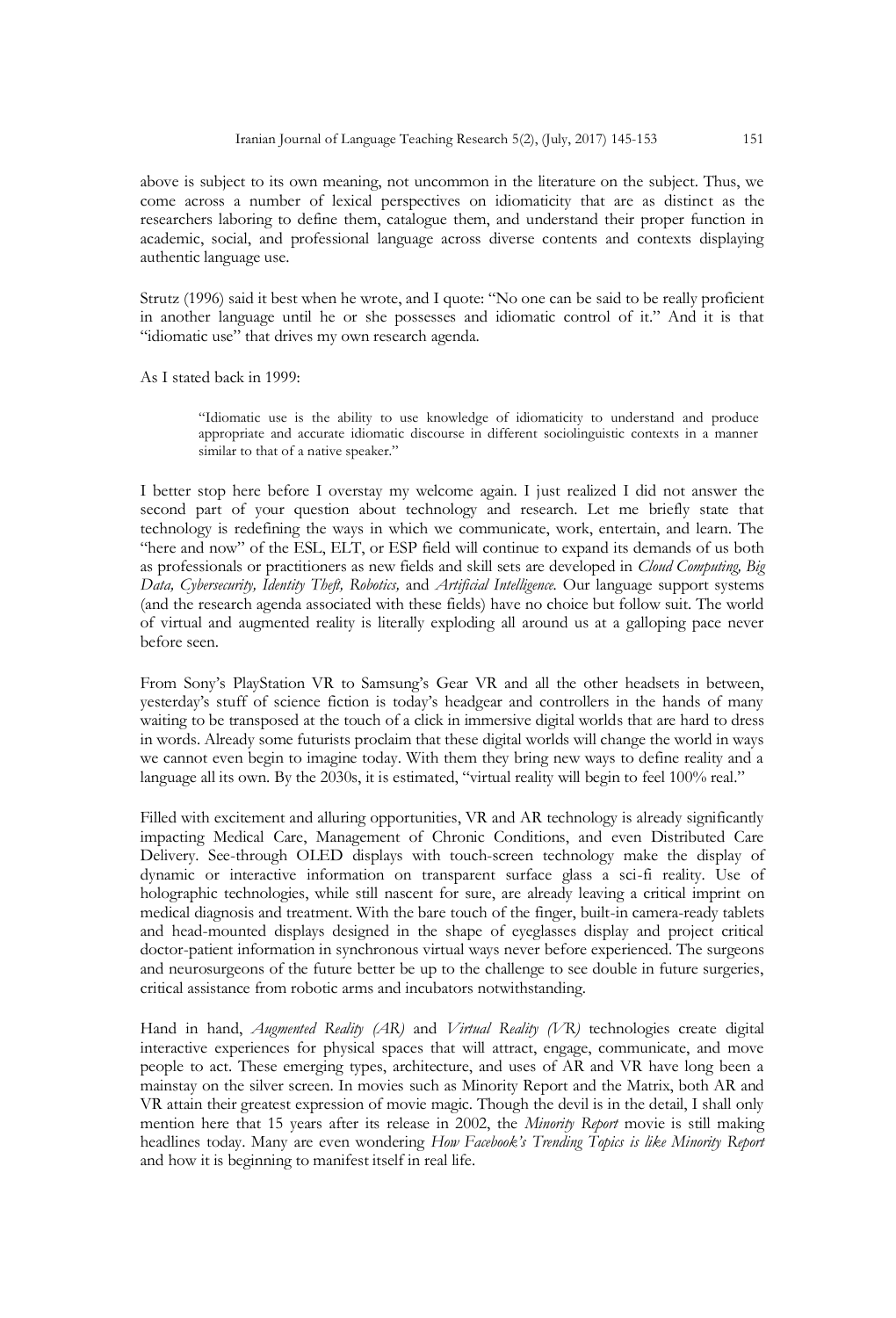For example, on June 2, 2011, *US News* reported, "Homeland Security is Getting in the Mind Business." On March 21, 2016, IEEE Spectrum reported that *"Minority Report Tech Meets the Operating Room."* And as recently as June 20 of this year, c/net editor Scott Stein conducted a podcast in which he investigated the tech *Minority Report got right and wrong 15 years on*. Now they are fast becoming part and parcel of our daily lives.

All the ways "Minority Report" predicted the future aside, AR and VR for Education are already feeling right at home. Both are revolutionary interfaces and both share many of the underlying technologies rich in features certain to continue to impact the learning environments in ways we have yet to fully conceive.

*E-Learning through Virtual Reality* in particular is revolutionizing the way we teach and the way our students learn and entertain themselves in our classrooms, museums, exploratoria, fairs, conference rooms, movie theaters, and even at home where imagination escapes reality at the flick of a finger to meet creativity, building new worlds of learning like never before.

Today and in the years ahead, changes in curricular offerings, technologies, and industry demands, from the simplest to the most complex, will continue to necessitate a widening scope of English language learning, as well as a renewed significance of more precise ESP nomenclature. Today's students playfully exploring the human body will soon grow to become tomorrow's general physicians and automotive designers. From Inception to Conception to Reality, *Immersion Learning and Gaming* is fast becoming the latest trend to cross the *red line.*

In close orchestration with Virtual Reality, the *New World of Media,* including Web 2.0 and Social Media technologies, will pressure future language course designs regardless of native language employed and regardless of language needs, goals and purposes, whether academic, professional, or scientific ones. Without exception, all of us will need to be able to handle learner needs analysis, syllabus design, materials writing or adaptation, and assessment and evaluation to meet specific industry-based demands. Language learners the world over will need to deal with matters of idiomaticity both in content and use as idiomatic language is omnipresent in the world's languages, English included. In analyzing the communication needs of our learners, we must equally analyze the very language learners will be asked to use in their daily encounters and the language-based products required of them.

All these efforts will leave a big imprint on all of us engaged in language teaching and technology. As the Chinese like to say, *may you live in interesting times!* I believe we do live in interesting times and these "times" are certain to become all the more interesting in the years ahead.

I better stop here before you show me the door.

*KS: If you were given a second chance to live the life you have lived, would you choose to be a teacher trainer again or would you prefer to take a different path? Why? Is there anything you wish you could have accomplished in your life/career that you haven't so far? How successful have you been in your job as an applied linguist?* 

**JL:** Finally, an easy question I can answer most laconically here: **not one iota I would change.** Everything is as it should be! As to future, I let you know when I get there. And I mean this in a good way, as I always remind myself to follow the sage words of Lao Tzu who said:

Prepare for the difficult while it is still easy. Deal with the big while it is still small. Difficult undertakings have always started with what easy. Great undertakings always started with what is